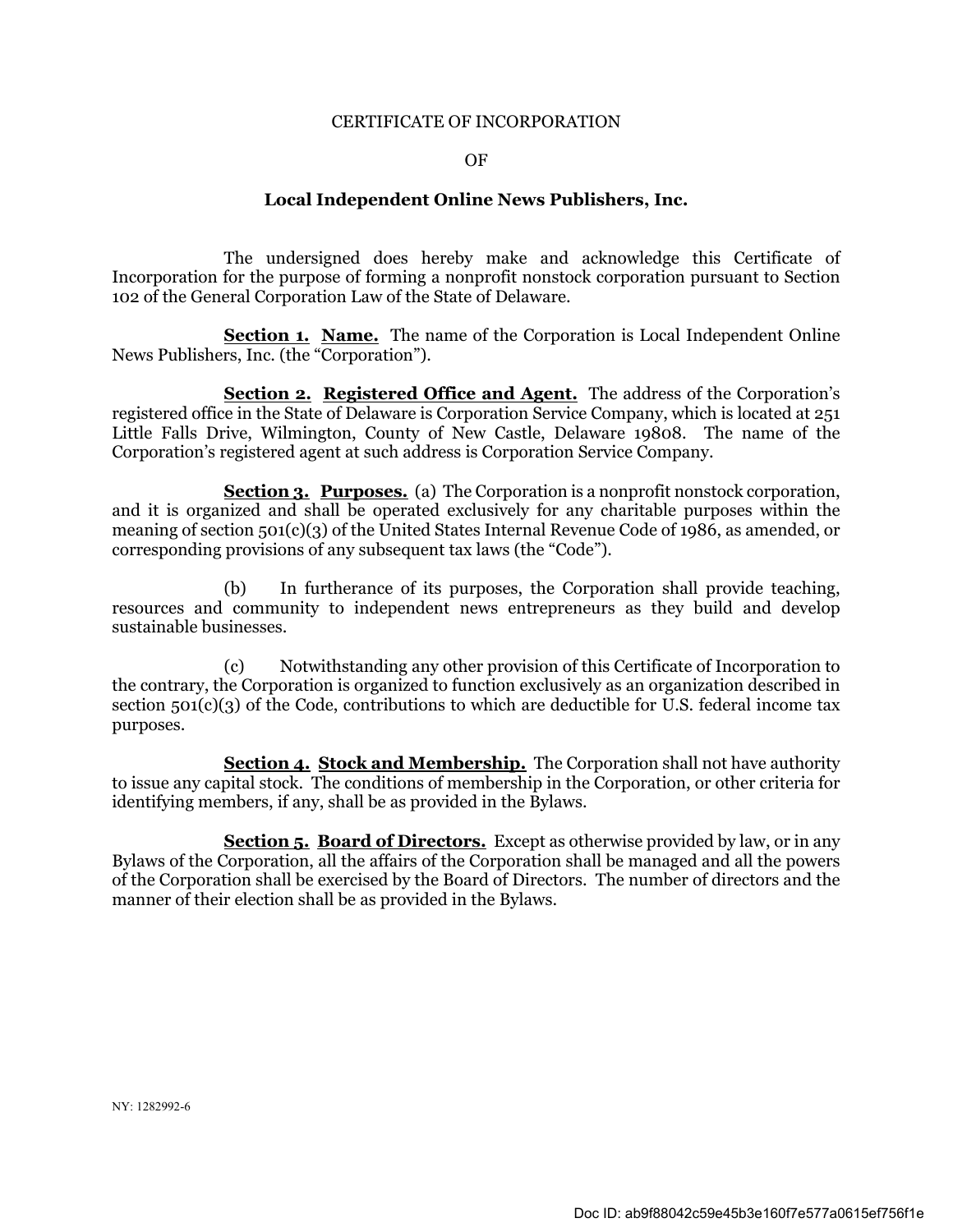**Section 6. Incorporator.** The name and mailing address of the incorporator are as follows:

| Name                 | Address                                         |
|----------------------|-------------------------------------------------|
| <b>Tracie Powell</b> | 3247 Blackstone Run<br>Lawrenceville, GA, 30043 |

**Section 7. Restrictions and Limitations.** (a) The Corporation shall not have or exercise any power or authority either expressly, by interpretation or by operation of law, nor shall it directly or indirectly engage in any activity, that would prevent it from qualifying (and continuing to qualify) as an organization described in section  $501(c)(3)$  of the Code, contributions to which are deductible for U.S. federal income tax purposes.

(b) The Corporation shall not be conducted or operated for profit, and no part of the net earnings or assets of the Corporation shall inure to the benefit of, or be distributable to, any of its incorporator, directors, officers or other private shareholders or individuals, except that the Corporation shall be authorized and empowered to pay reasonable compensation for services rendered and to make payments and distributions in furtherance of the purposes set forth in Section 3 hereof.

(c) No substantial part of the activities of the Corporation shall consist of carrying on propaganda, or otherwise attempting to influence legislation; nor shall it in any manner or to any extent participate in, or intervene in (including the publishing or distributing of statements), any political campaign on behalf of, or in opposition to, any candidate for public office.

(d) Neither the whole, nor any part or portion, of the net earnings or assets of the Corporation shall be used, nor shall the Corporation ever be organized or operated, for purposes other than those stated in Section 3 hereof.

(e) Notwithstanding anything contained herein to the contrary, if the Corporation shall during any period be treated as a private foundation as defined in section 509(a) of the Code, the Corporation shall during any such period: (1) distribute its income for each taxable year at such time and in such manner as not to become subject to the tax on undistributed income imposed by section 4942 of the Code; (2) not engage in an act of self-dealing as defined in section 4941(d) of the Code; (3) not retain any excess business holdings as defined in section 4943(c) of the Code; (4) not make any investments in such manner as to subject it to tax under section 4944 of the Code; and (5) not make any taxable expenditures as defined in section 4945(d) of the Code.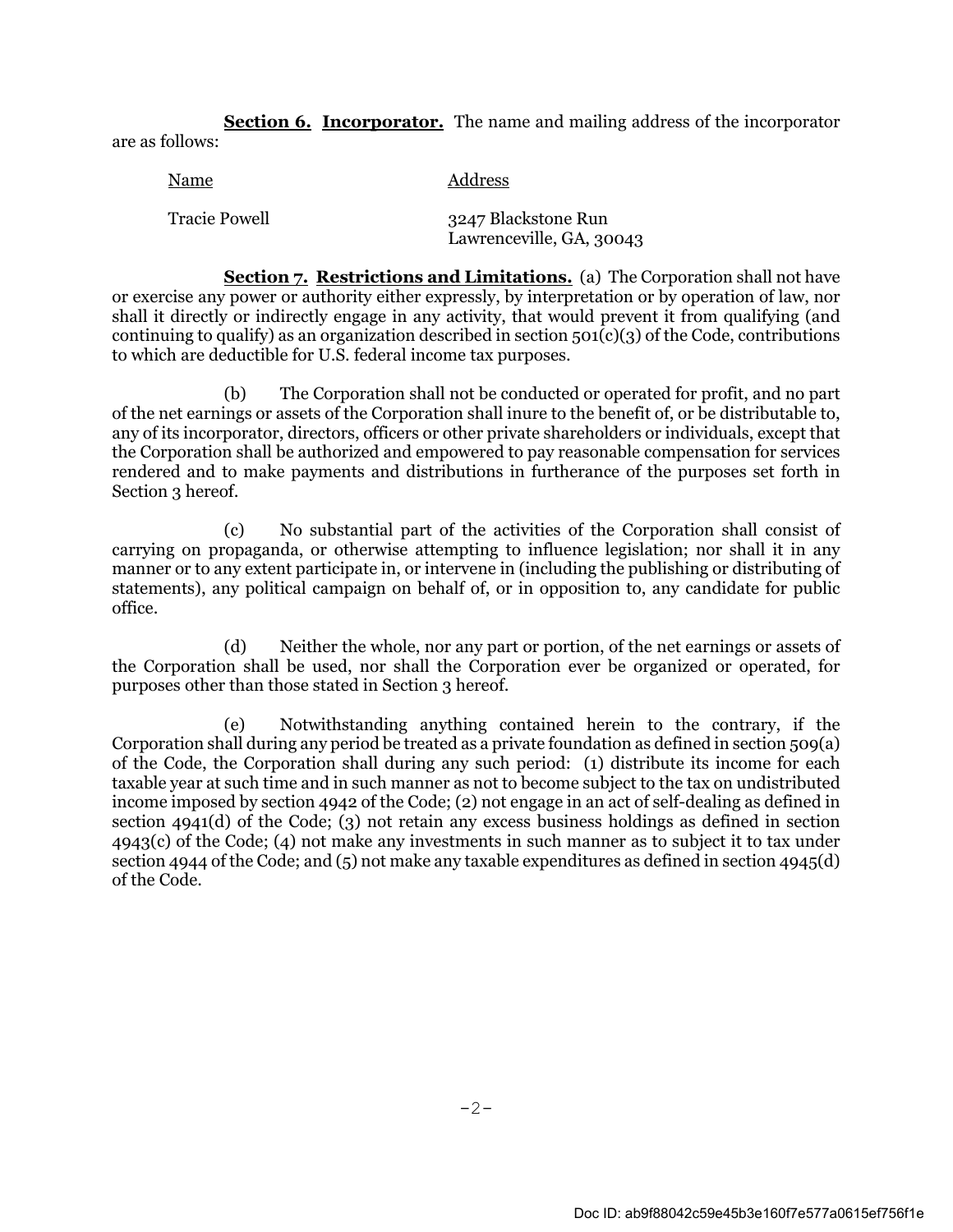**Section 8. Indemnification; Limitation of Liability of Directors.** (a) To the fullest extent permitted by the General Corporation Law of the State of Delaware, as the same now exists or may hereafter be amended, the Corporation may indemnify any and all persons whom it shall have power to indemnify from and against any and all expenses, liabilities or other matters, all as more fully provided in the Bylaws.

(b) To the fullest extent permitted by the General Corporation Law of the State of Delaware, as the same now exists or may hereafter be amended, a director of the Corporation shall not be liable to the Corporation for monetary damages for breach of fiduciary duty as a director.

**Section 9. Amendments.** The Board of Directors has the right to amend, alter, change or repeal any provision contained in this Certificate or in the Bylaws of the Corporation in the manner now or hereafter provided by law, and all rights conferred herein on directors are subject to this reserved power; provided, that any such amendment, alteration, change or repeal shall be consistent with the requirements of section  $501(c)(3)$  of the Code; and provided, further, that any amendment, alteration, change or repeal which reduces or limits the exculpation or indemnification of the persons referred to herein, or which adversely affects (from the point of view of the director) any limitation on the personal liability of a director, shall apply prospectively only and shall not be given retroactive effect.

**Section 10. Dissolution or Liquidation.** Upon dissolution of the Corporation, or the liquidation of its assets, the Board of Directors shall, after paying or making provision for the payment of all debts and obligations of the Corporation, distribute all remaining assets exclusively for one or more exempt purposes, within the meaning of section  $501(c)(3)$  of the Code, to an organization exempt from federal income tax as an organization described in section 501(c)(3) of the Code, or to the federal government, or a state or local government, for a public purpose. Any such assets not so disposed, shall be disposed of by a court of competent jurisdiction of the county in which the principal office of the Corporation is then located, exclusively for such exempt purposes or to an organization or organizations, as said court shall determine, which are organized and operated exclusively for such exempt purposes, provided always that none of the assets of the Corporation shall be distributed to or for the benefit of any director or officer of the Corporation, or any other private individual.

I, the undersigned incorporator hereinbefore named, for the purpose of forming a nonprofit nonstock corporation pursuant to the General Corporation Law of the State of Delaware, do hereby make, file and record this Certificate of Incorporation, hereby declaring and certifying that the facts stated herein are true, and accordingly have hereunto set my hand on this 19th day of November, 2021.

Tracie Powell

Tracie Powell Incorporator